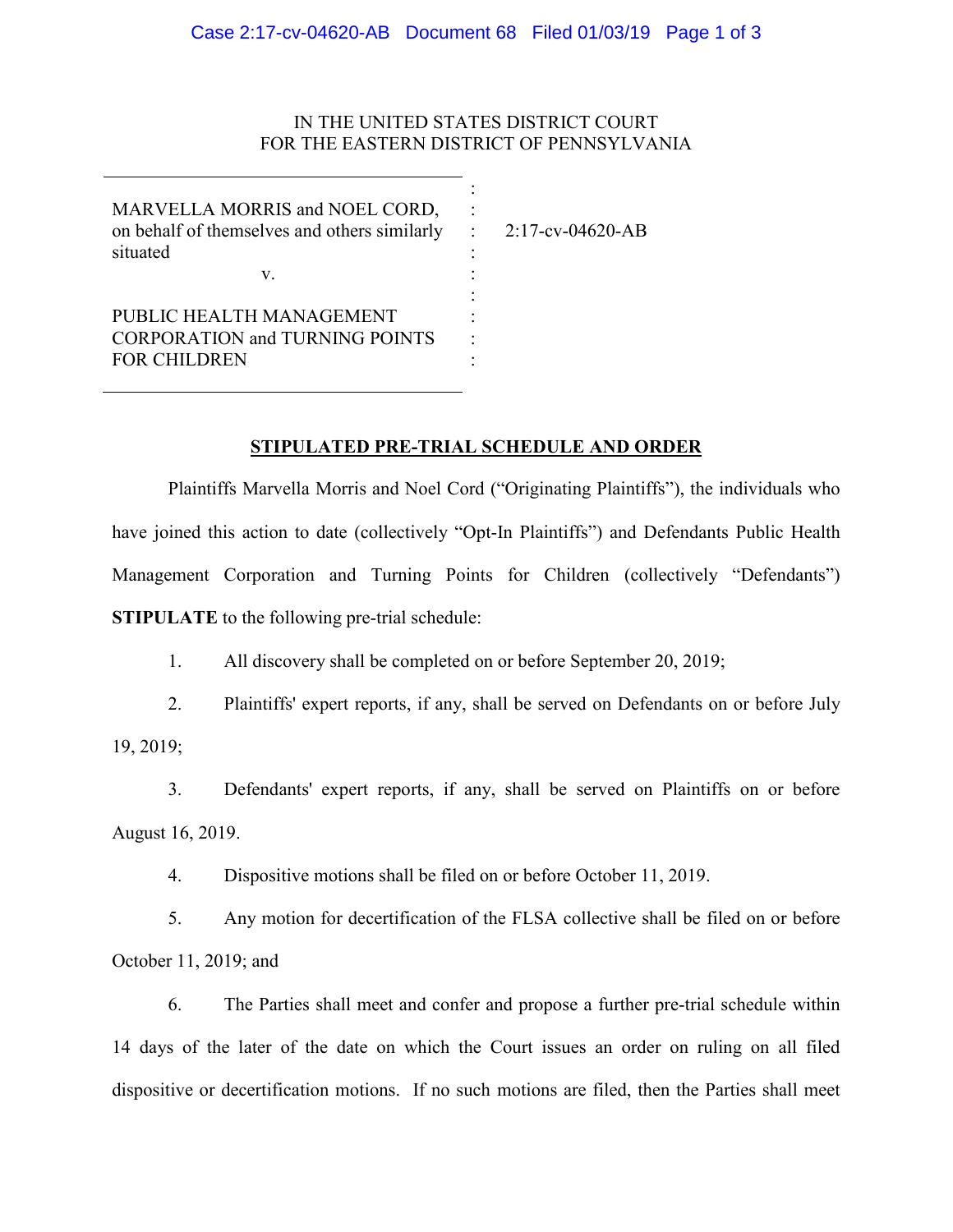and confer and propose a further pre-trial schedule no later than October 18, 2019.

Dated: January 2, 2019

#### FOR PLAINTIFFS:

/s/ Peter Winebrake Peter Winebrake, Esq. Winebrake & Santillo, LLC 715 Twining Road, Suite 211 Dresher, PA 19025 (215) 884-2491 pwinebrake@winebrakelaw.com

### FOR DEFENDANTS:

/s/ Martha J. Keon Martha Keon, Esq. Richard Harris, Esq. Paul Sopher, Esq. Littler Mendelson, P.C. 1601 Cherry Street, Suite 1400 Philadelphia, PA 19102 267-402-3050 Telephone [mkeon@littler.com](mailto:mkeon@littler.com) [rharris@littler.com](mailto:rharris@littler.com)

#### **SO ORDERED:**

Dated: \_\_\_\_\_\_\_\_\_\_\_\_\_\_\_\_\_\_\_\_\_ \_\_\_\_\_\_\_\_\_\_\_\_\_\_\_\_\_\_\_\_\_\_\_\_\_\_\_\_\_\_\_\_\_\_\_\_

Anita Brody, J.